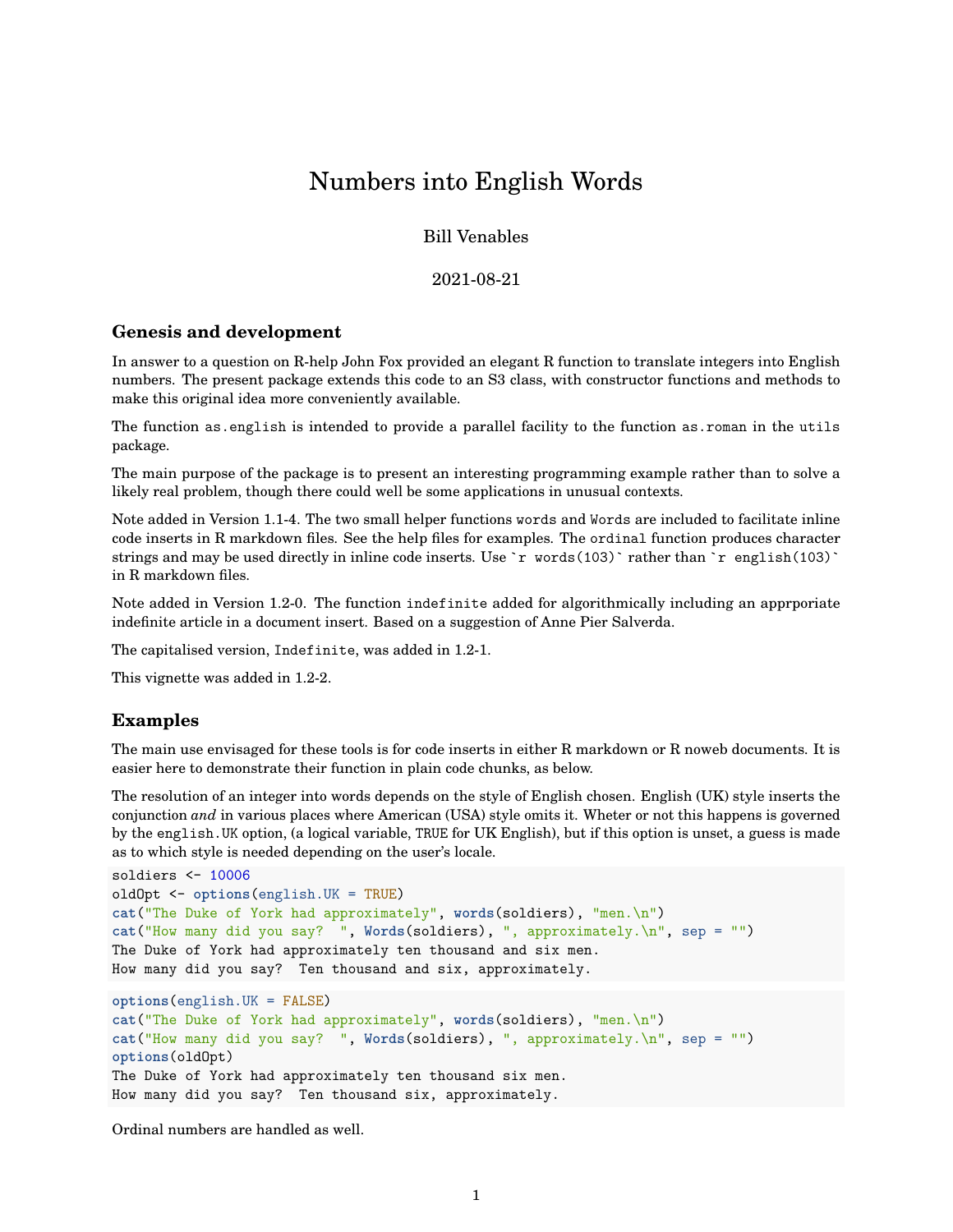```
days <- 1:6
cat(paste("\nOn the", ordinal(days), "day of Christmas..."))
On the first day of Christmas...
On the second day of Christmas...
On the third day of Christmas...
On the fourth day of Christmas...
On the fifth day of Christmas...
On the sixth day of Christmas...
```
The indefinite article, "a" or "an", can be algorithmically chosen and prepended, either in lower case or capitalised:

```
steps <- 7:11
cat(paste0("\nThis is ", indefinite(steps), "-step process..."))
This is a seven-step process...
This is an eight-step process...
This is a nine-step process...
This is a ten-step process...
This is an eleven-step process...
cat(paste0("\nThis is ", indefinite(steps, words = FALSE), "-step process..."))
This is a 7-step process...
This is an 8-step process...
This is a 9-step process...
This is a 10-step process...
This is an 11-step process...
cat(paste0("\n", Indefinite(ordinal(steps)), " step of the process is..."))
A seventh step of the process is...
```
An eighth step of the process is... A ninth step of the process is... A tenth step of the process is... An eleventh step of the process is...

Roman notation is provided by the  $utils:ias.$  roman function in a similar way:

```
numbers <- c(1:10, 1999, 2019)
punct <- c(rep(",", 10), " and",".")
cat(c("In Roman notation:",
      paste0("\n\t", Words(numbers), " is written as \"",
            utils::as.roman(numbers),"\"", punct)))
cat("\nDoing arithmetic in Roman notation can be difficult.")
In Roman notation:
   One is written as "I",
   Two is written as "II",
   Three is written as "III",
   Four is written as "IV",
   Five is written as "V",
   Six is written as "VI",
   Seven is written as "VII",
   Eight is written as "VIII",
   Nine is written as "IX",
   Ten is written as "X",
   One thousand nine hundred and ninety-nine is written as "MCMXCIX" and
   Two thousand and nineteen is written as "MMXIX".
```